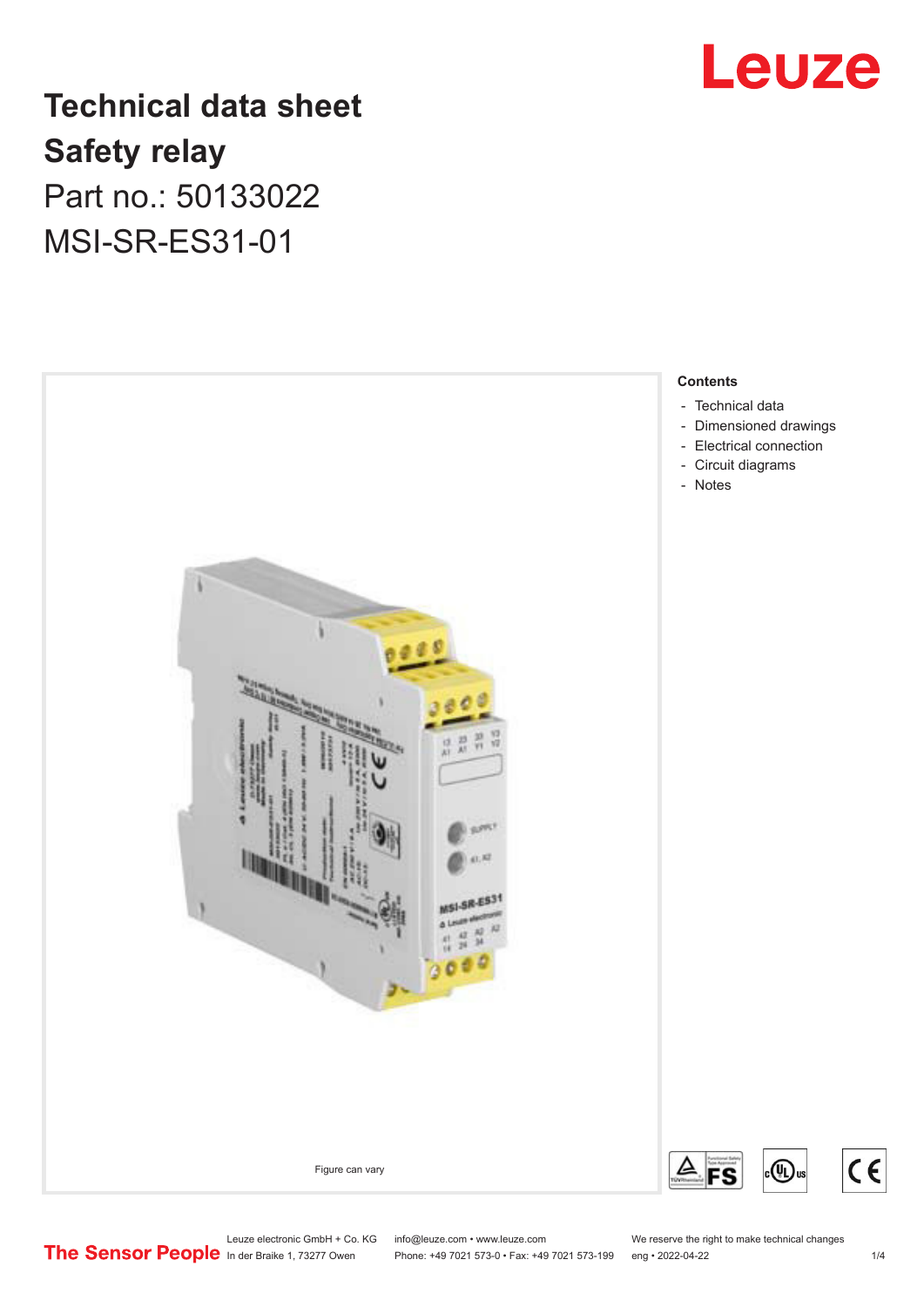### <span id="page-1-0"></span>**Technical data**

#### **Basic data**

| <b>Series</b>    | MSI-SR-ES31                         |
|------------------|-------------------------------------|
| Application      | Base device for E-Stop applications |
|                  |                                     |
| <b>Functions</b> |                                     |
| <b>Functions</b> | Monitoring of E-Stop circuits       |
|                  | Monitoring of position switches     |
|                  | Monitoring of proximity switches    |
| <b>Restart</b>   | Automatic                           |
|                  | Manual                              |
|                  |                                     |

#### **Characteristic parameters**

| <b>SIL</b>                                             | 2, IEC 61508                                                    |
|--------------------------------------------------------|-----------------------------------------------------------------|
| <b>SILCL</b>                                           | 2, IEC/EN 62061                                                 |
| Performance Level (PL)                                 | d, EN ISO 13849-1                                               |
| MTTF <sub>d</sub>                                      | 73 years, EN ISO 13849-1                                        |
| $PFH_n$                                                | 8,6E-10 per hour                                                |
| Mission time T <sub>M</sub>                            | 20 years, EN ISO 13849-1                                        |
| Category                                               | 3, EN ISO 13849                                                 |
| B <sub>10</sub> , at DC <sub>13</sub> (inductive load) | 300,000 number of cycles, (5 A, 230 V),<br>700,000 (1 A, 230 V) |
| B10, at AC15 (inductive load)                          | 200,000 number of cycles, (5 A, 230 V),<br>380,000 (1 A, 230 V) |

#### **Electrical data**

| Supply circuit                                                               |                                                                                        |
|------------------------------------------------------------------------------|----------------------------------------------------------------------------------------|
| Nominal voltage U <sub>N</sub>                                               | 24 V AC/DC                                                                             |
| <b>Nominal frequency</b>                                                     | $5060$ Hz                                                                              |
| <b>Operating voltage</b>                                                     | $0.851.1 \times U_{N}$                                                                 |
| <b>Rated power DC</b>                                                        | 1.3W                                                                                   |
| Galvanic isolation between supply<br>and control circuit                     | Yes (when $U_{N}$ ≥ AC 115-120 V, AC 230<br>V)                                         |
| <b>Output circuit</b>                                                        |                                                                                        |
| Number of outputs, safety-oriented, 3 Piece(s)<br>undelayed, contact-based   |                                                                                        |
| Number of outputs, signaling func-<br>tion, undelayed, contact-based         | 1 Piece(s)                                                                             |
| <b>Release current paths</b>                                                 | <b>NO</b>                                                                              |
| Signaling current paths                                                      | <b>NC</b>                                                                              |
| <b>Contact material</b>                                                      | Ag alloy, gold-plated                                                                  |
| Usage category AC-15 (NO contact)                                            | Ue 230V, le 5A                                                                         |
| Usage category DC-13 (NO contact)                                            | Ue 24V. le 5A                                                                          |
|                                                                              | <b>Short circuit protection (NO contact)</b> gG class safety fuse 6A, melting integral |
| Nominal switching voltage, release<br>current paths AC                       | 230 V                                                                                  |
| Nominal switching voltage,<br>signaling current paths AC                     | 230 V                                                                                  |
| Max. thermal continuous current $I_{th}$ ,<br>release current paths          | 8 A                                                                                    |
| Max. thermal continuous current I <sub>th</sub> ,<br>signaling current paths | 5 A                                                                                    |
| Max, total current I <sup>2</sup> of all current<br>paths                    | $9A^2$                                                                                 |
| <b>Mechanical life time</b>                                                  | 100,000,000 switching cycles                                                           |

#### **Control circuit Evaluation of the inputs** one- or two-channel **Nominal output voltage DC** 24 V **Input current at the control inputs (safety circuit/reset circuit)** 90 mA **Max. peak current at the control inputs (safety circuit/reset circuit)** 1,500 mA Max. cable resistance, per channel , / U<sub>N</sub> - 1) x 200) Ω **Minimum switch-on time** 60 ms **Response time (automatic start t<sub>A2</sub>)** 60 ms **Release time t<sub>R</sub>** 60 ms **Recovery time t<sub>w</sub> 200 ms Connection Number of connections** 1 Piece(s) **Connection 1 Signal IN** Signal OUT Voltage supply **Type of connection** Terminal **Type of terminal** Screw terminal **No. of pins** 15 -pin **Cable properties Connection cross sections** 1 x 0.2 to 2.5 mm<sup>2</sup>, wire  $1 \times 0.2$  to  $2.5$  mm<sup>2</sup> wire 1 x 0.25 to 2.5 mm², wire with wire-end sleeve  $2 \times 0.2$  to 1.0 mm<sup>2</sup> wire 2 x 0.2 to 1.0 mm², wire 2 x 0.25 to 1.0 mm², wire with wire-end sleeve **Mechanical data Dimension (W x H x L)** 22.5 mm x 96.5 mm x 114 mm **Net weight** 200 g **Housing color** Gray **Type of fastening** Snap-on mounting **Certifications Certifications** c UL US TÜV Rheinland **Classification Customs tariff number** 85364900 **ECLASS 5.1.4** 27371800 **ECLASS 8.0** 27371819 **ECLASS 9.0** 27371819 **ECLASS 10.0** 27371819 **ECLASS 11.0** 27371819 **ECLASS 12.0** 27371819 **ETIM 5.0** EC001449 **ETIM 6.0** EC001449 **ETIM 7.0** EC001449

## Leuze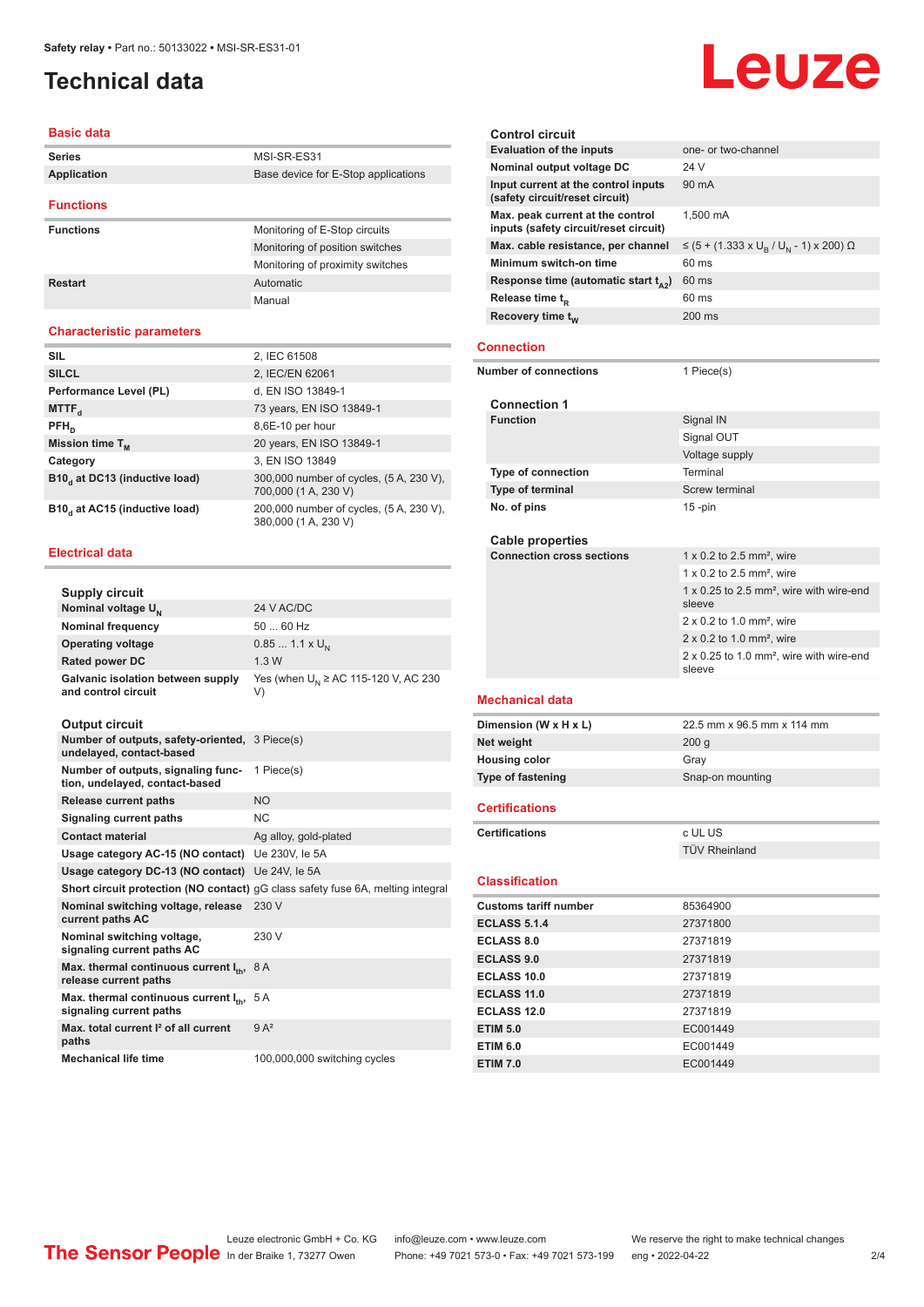### <span id="page-2-0"></span>**Dimensioned drawings**

All dimensions in millimeters





## **Electrical connection**

**Connection 1**

| <b>Function</b>    | Signal IN<br>Signal OUT<br>Voltage supply |
|--------------------|-------------------------------------------|
| Type of connection | Terminal                                  |
| Type of terminal   | Screw terminal                            |
| No. of pins        | $15$ -pin                                 |
|                    |                                           |
| <b>Terminal</b>    | <b>Assignment</b>                         |

| 13 | Release current path 1 (NO contact) |
|----|-------------------------------------|
| 14 | Release current path 1 (NO contact) |
| 23 | Release current path 2 (NO contact) |
| 24 | Release current path 2 (NO contact) |
| 33 | Release current path 3 (NO contact) |
| 34 | Release current path 3 (NO contact) |